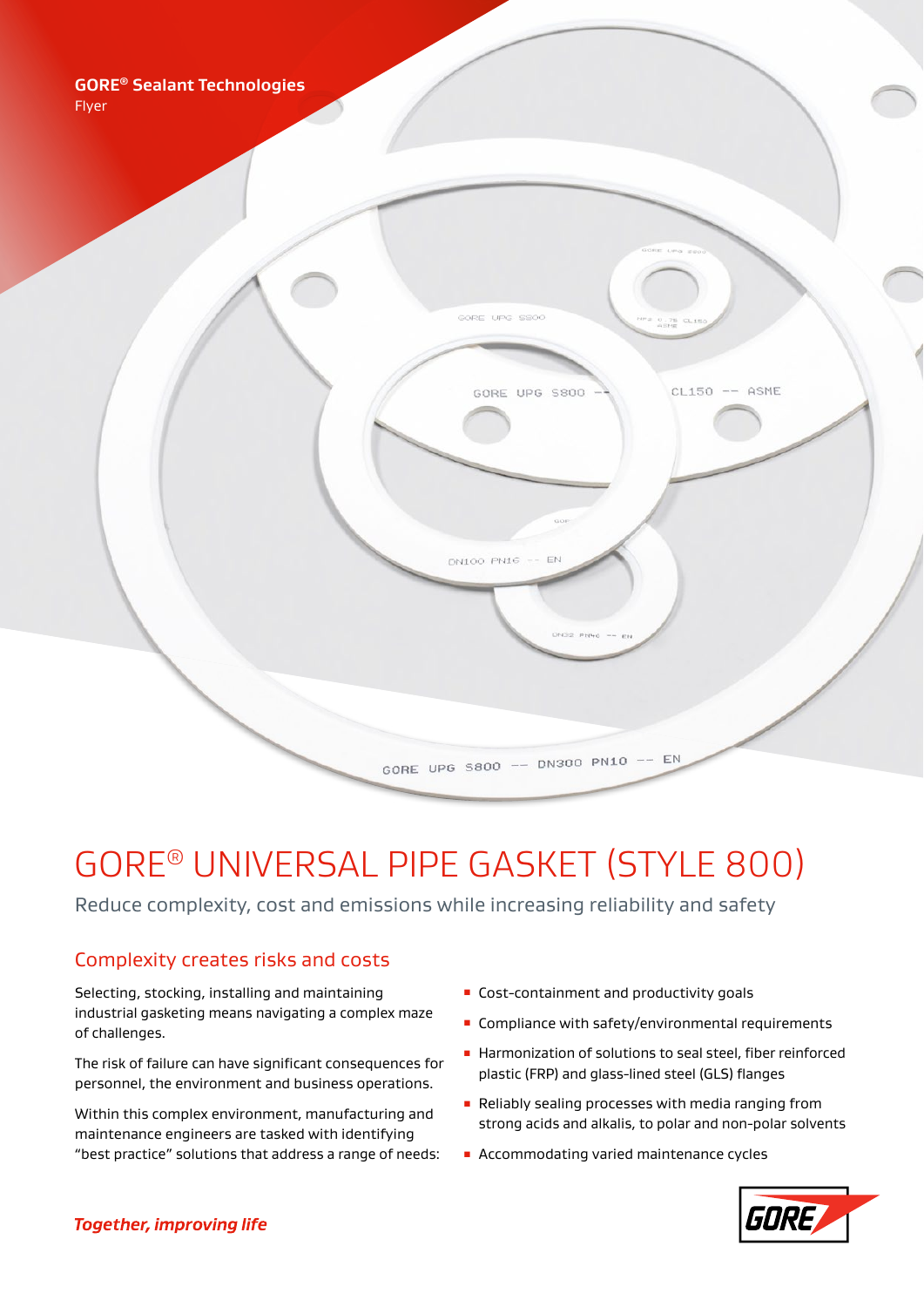#### **What is driving costs up?**

The demands on chemical processing operations have continued to become more complex and more costly. GORE® Sealant Technologies offers cost-effective solutions that can help simplify operations and streamline inventory.



Source: InfraServ Knapsack (2016) — Praxisbericht "Erhöhung der Sicherheit in Anlagenstillständen"

## One simple solution reduces risks and costs

The GORE® Universal Pipe Gasket (Style 800) is the single, easy solution to the challenges of achieving and maintaining reliable seals in a wide variety of industrial flange and process media combinations. Reducing the chance of premature seal failure can enhance operational productivity and cost effectiveness, while providing greater peace of mind about safety and environmental concerns.

#### **Proprietary Gore technology makes the difference**

GORE® Universal Pipe Gasket (Style 800) combines two patented elements: a conformable, creep-resistant core and a non-permeable barrier that creates a tight seal. Both are made of 100% Gore expanded PTFE (ePTFE), which outperforms ordinary (filled or skived) PTFE by:

- **E** Creating a tight initial seal
- Maintaining a reliable long-term seal

#### **Reliably seals multiple types of flanges**





Conformable creep-resistant core Steel Steel GLS GLS FRP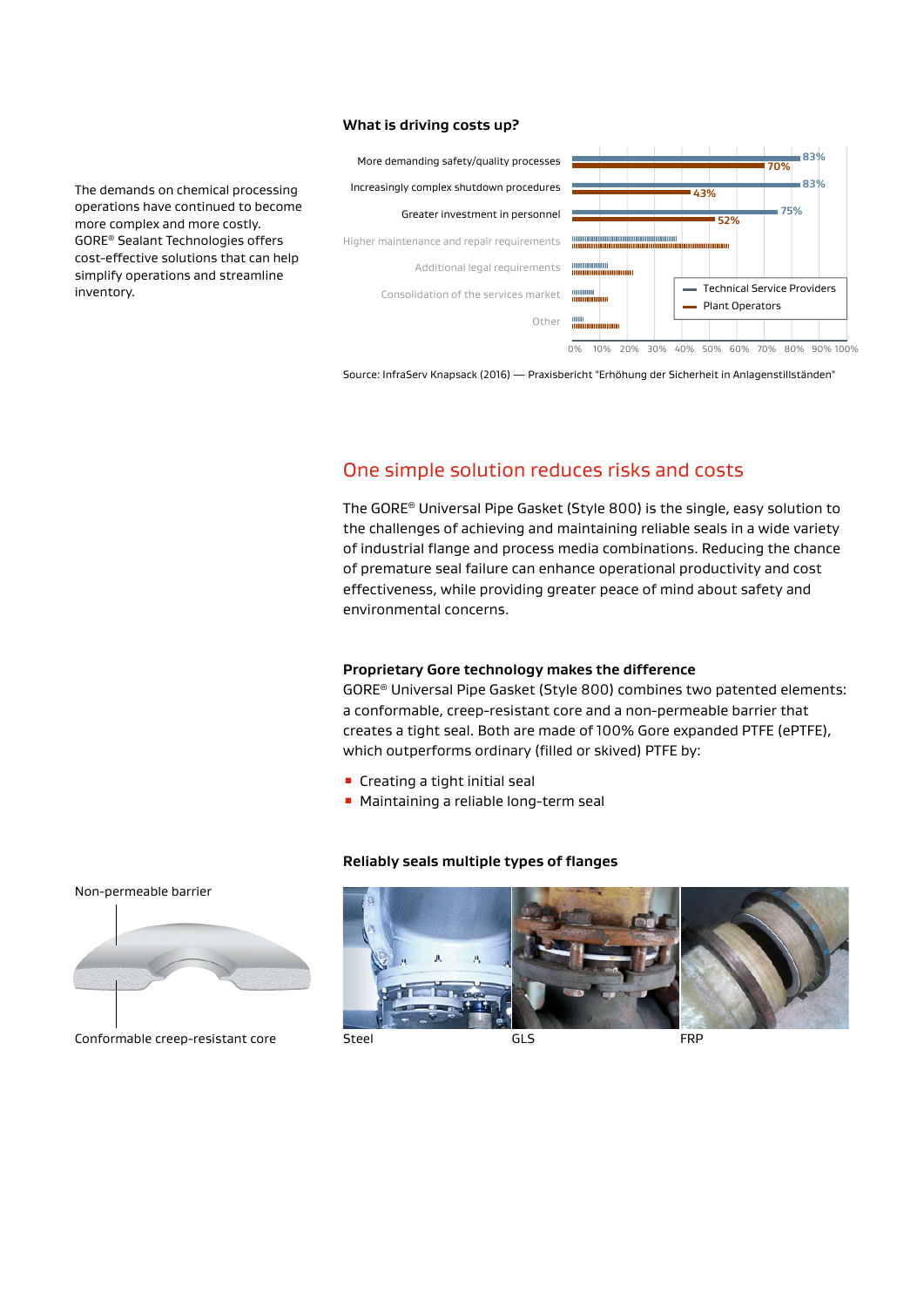# Premium Performance, Greater Versatility

#### **Outperforms other gasketing materials**

This gasket's combination of chemical resistance and conformability is unmatched by other gasketing materials.

- Chemically inert to virtually all acids, alkalis and solvents, except elemental fluorine and molten alkali metals
- **E** Highly conformable, to effectively seal even old, imperfect flanges — avoiding refurbishment costs and downtime
- $\blacksquare$  Creates a reliable seal that starts and remains leak-tight



GORE® Universal Pipe Gasket (Style 800) can replace multiple gasketing materials in multiple flange-sealing applications.

- A single gasketing solution streamlines ordering, inventories, and installation — no risk of selecting the "wrong" gasket material
- Low stress-to-seal, for GLS and FRP piping systems
- **EXTENGTHE** Strength and durability for steel systems

## **Long-term reliable sealing**

GORE® Universal Pipe Gasket (Style 800) is highly dimensionally stable, resisting creep<sup>1</sup> better than other gasketing materials made of PTFE.

- More reliable long-term seal for safety and environmental peace of mind
- **EXEC** Less frequent downtime for routine maintenance improves process productivity
- Reduced risk of unplanned downtime and associated high costs

#### **Reduced emissions**

When operating at elevated temperatures, GORE® Universal Pipe Gasket (Style 800) is significantly more gas-tight than other products.







**Reliably seals across the full range of flange stresses**



**Superior creep resistance vs. alternatives**





**Source:** www.gasketdata.org – May 2018, complete test conditions available.

**Greater leak resistance at higher temperatures** 

Stress to seal at 40 bar helium to 0.01 mg/m/s  $Q_{min,0.01}$